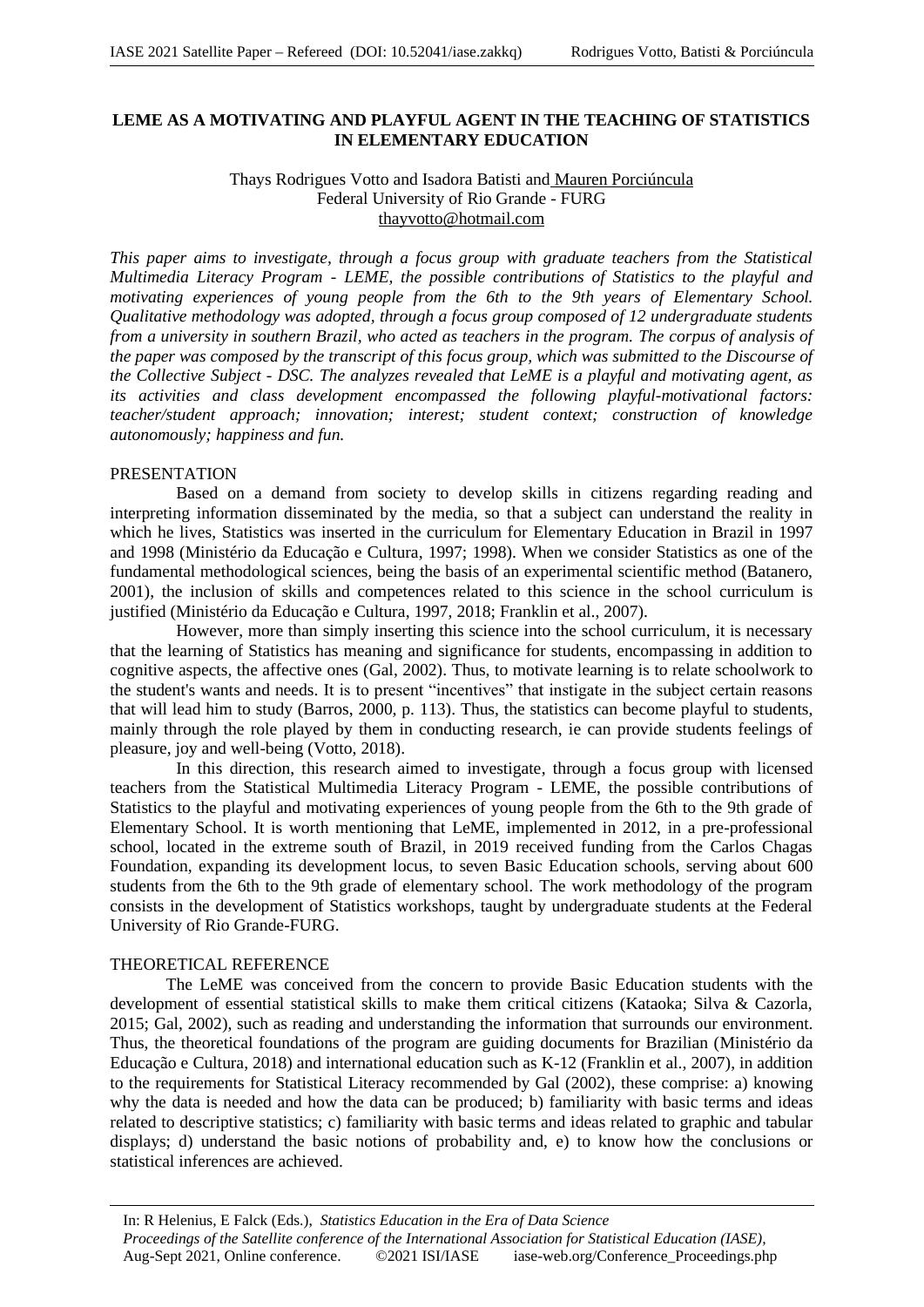Gal (2002) points out that such requirements are related to the understanding of adults. However, we understand that for an adult to master such skills, it is necessary to gradually immerse oneself in statistical knowledge and skills over the school trajectory. The documents that guide Brazilian education have been doing this since 1997 with the National Curriculum Parameters - PCN (Ministério da Educação e Cultura, 1997; 1998) and currently with the Common Curricular National Base – BNCC (Ministério da Educação e Cultura, 2018). The last one inserts the teaching of Statistics explicitly from Early Childhood Education and Early Years, and throughout Basic Education, comprising graphic and tabular notions, comparisons and research.

In this sense, with regard to the organization and planning of pedagogical practices involving Statistical Education, Campos, Wodewotzki and Jacobini (2011) emphasize that it is important to provide students with the opportunity to produce their own data. This way, the teaching methodology adopted by the graduates of the LeME program was the Learning Projects (Fagundes, et al., 2006). They explore the principles of constructivism (Piaget, 1975), with the student as the center of the learning process and the teacher as a mediator and a guide. The differential of this methodology is that the student builds knowledge from the exploration of a research question that "bothers" him and excites his curiosity (Fagundes, et al, 2006, p. 29).

In addition to the inclusion of Statistics in the curriculum, it is relevant to highlight that Statistical Literacy involves the development of cognitive and affective components (Gal, 2002). In this direction, according to Gal, Ginsburg and Schau (1997), the role of attitudes and beliefs in Statistical Education can be reflected in problem solving. According to the authors, students need to believe in their ability to solve statistical problems, so we will probably be able to keep them motivated during the teaching and learning process. This way, the performance of the undergraduate students in LeME aims beyond the development of statistical learning, to provide students the recreational experiences.

In this study, we conceive playfulness from an internal dimension of the subject (Brougere, 1998; Chateau, 1954; Luckesi, 2002). In this, playfulness is understood as an internal phenomenon, since it emphasizes that different actions of the subject can provide him with feelings of pleasure, joy and well-being, transcending the use of materials, such as games and toys. Therefore, various actions, such as conducting statistical research and participating in group work, can be experienced as playful by students (Votto, 2018).

National and international surveys have shown that, throughout the schooling process, intrinsic motivation tends to decline. That is, students at the end of the Early Years and Elementary School, do not show the same curiosity, motivation and taste for the challenge, for the discoveries observed in the early years of childhood (Gillet; Vallerand & Lafrenièrem, 2012; Paiva & Boruchovitch, 2010). That said, it is justified the importance of studying and valuing motivation and playfulness in the planning and application of the workshops that are given to students in the Final Years of Elementary Education, which is when this decline in motivation is evident.

The importance of valuing the intrinsic motivation of students in the school environment, and in projects such as the present statistical literacy program, lies in the fact that it is able to develop enthusiasm and confidence in the subject, which has implications for both improved performance, persistence and creativity, as well as in the subject's well-being. (Ryan & Deci, 2000; Guimarães & Boruchovitch, 2004). We can say that intrinsically motivated students get involved and remain in the task for their own pleasure, challenge, curiosity and interest that the activity arouses. As extrinsically motivated students perform tasks to obtain external rewards and/or demonstrate their skills and abilities to others (Ryan & Deci, 2000).

#### METHODOLOGY

This paper presents a qualitative research (Minayo, 2008), based on a case study (Yin, 2001). According to Yin (2001), the case study is an empirical research focusing on a contemporary phenomenon inserted in some real-life context, and especially "when questions such as "how" and "why" are asked, when the researcher has little control over events" (YIN, 2001, p. 10). From this perspective, we present as a research question "How can the statistical literacy program (LeME) be configured as a playful and motivating agent in the teaching of Statistics in the Final Years of Elementary School?"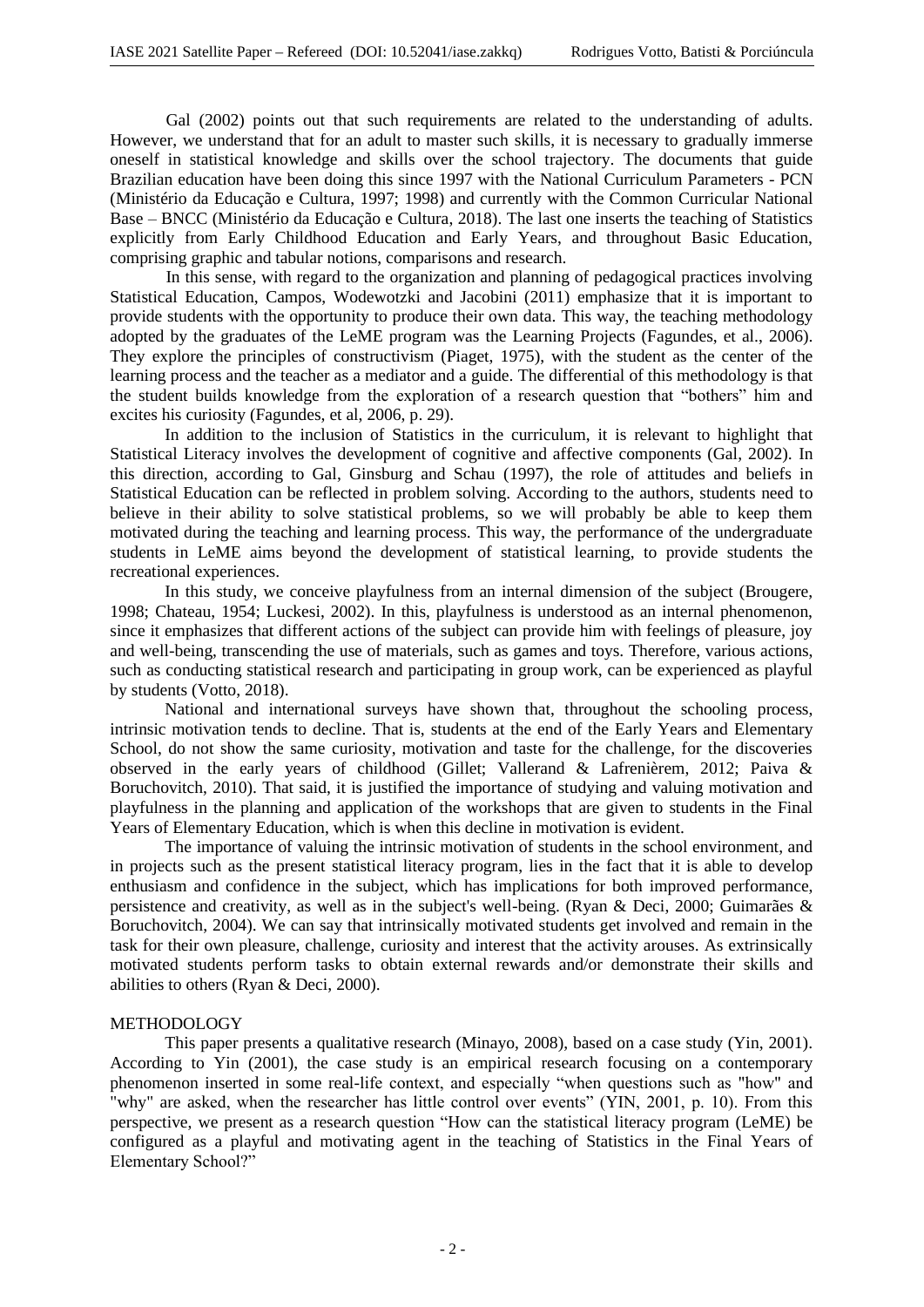The participants in this study were 12 undergraduates from different areas of knowledge, from a university located in the extreme south of Brazil. These participants formed pairs and acted as teachers of the program. Regarding the activities developed with the students, each pair prepared specific pedagogical plans for each class, according to their reality, using games and different dynamics. Furthermore, a research project was common to all classes, inspired by the Learning Project - PA (Fagundes, et al., 2006). Although the way in which the steps of the PA are executed has also undergone adaptations according to the class. The steps of the statistical learning project developed with Basic Education students are detailed below:

1. Choice of Theme by the student: With students divided into groups;

2. Problematization: Discussion to raise hypotheses, usually within the groups themselves;

3. Choice of research subjects: The groups chose the people they would interview;

4. Creation of a Data Collection Instrument: Creation of a survey questionnaire;

5. Data collection: field, school, or in-class output;

6. Data analysis through Statistics: At this stage, visual material was constructed, such as posters, for later presentation of the results;

7. Disclosure of data: Oral presentation of each group about the results of their research.

To collect data for this research, we used a focus group (Morgan, 1997) with 12 undergraduates (professors of the program). Furthermore, five graduate researchers who make up the research team of the LeME program participated as mediators in the focus group. The focus group is defined by Morgan (1997) as a research technique that collects data through the interaction of participants in a group, it can be used independently or linked to other methods.

Used independently, the discussions highlighted in the focus group were mobilized from three guiding questions, which were specifically directed to the 12 undergraduates participating in the group, namely: "How was the process of planning the program's activities? Why did you choose these activities?", "How was the development of activities in the classroom? Did you need some adaptation? Which? Why?", "Did your participation as a teacher in the program (from planning to execution) contribute to your teacher education? In what way?".

The aforementioned focus group, due to the Coronavirus pandemic, took place by videoconference in the second half of 2020, using the Zoom Metting platform and lasted two hours. Subsequently, the recording was transcribed and the testimonies of the participants were submitted to the technique of analysis of the Discourse of the Collective Subject – DSC (Lefèvre & Lefèvre, 2005). The DSC makes it possible to analyze the collected verbal material, extracting from each of the statements the central ideas, and/or anchors and their corresponding key expressions, bringing them together to compose one or several synthesis-discourses in the first person singular (Lefèvre & Lefevre, 2005).

Thus, each of the guiding questions originated a discourse of the collective subject (this one consisting of excerpts from the discourse of the 12 participants), with its particularities. However, some factors about playfulness were recurrent in all speeches. These deal with the importance of playful and motivational elements throughout the entire process of LeME, from the planning, application of the workshops and final reflection of the undergraduates who acted as teachers. Later, we decided to reorganize the speeches and make a single speech. Therefore, the three original discourses were merged, generating a new one that aimed to answer the question "Which factors present in the program (LeME) make it potentially playful and motivating?", which was entitled "Playful and motivational aspects considered in LeME".

During the elaboration of this new speech, 7 central ideas were revealed, namely: Fun activities that provide joy and relaxation; Concern about student motivation; Teacher x student approximation; Valuing the interest of students in planning; Pedagogical strategy that goes beyond the use of the framework; Student involvement and excitement; Concern with providing legal activities, in which students build knowledge. The next section presents the discourse of the collective subject, the result of this research, and the discussions relevant to its understanding.

## RESULTS AND DISCUSSIONS

Below we present the speech entitled "Playful and motivational aspects considered in LeME", *The planning was thought of in the approximation student/teacher, the students embraced us and welcomed us very well. On the first day, we didn't take any jokes, so we explained it more using them*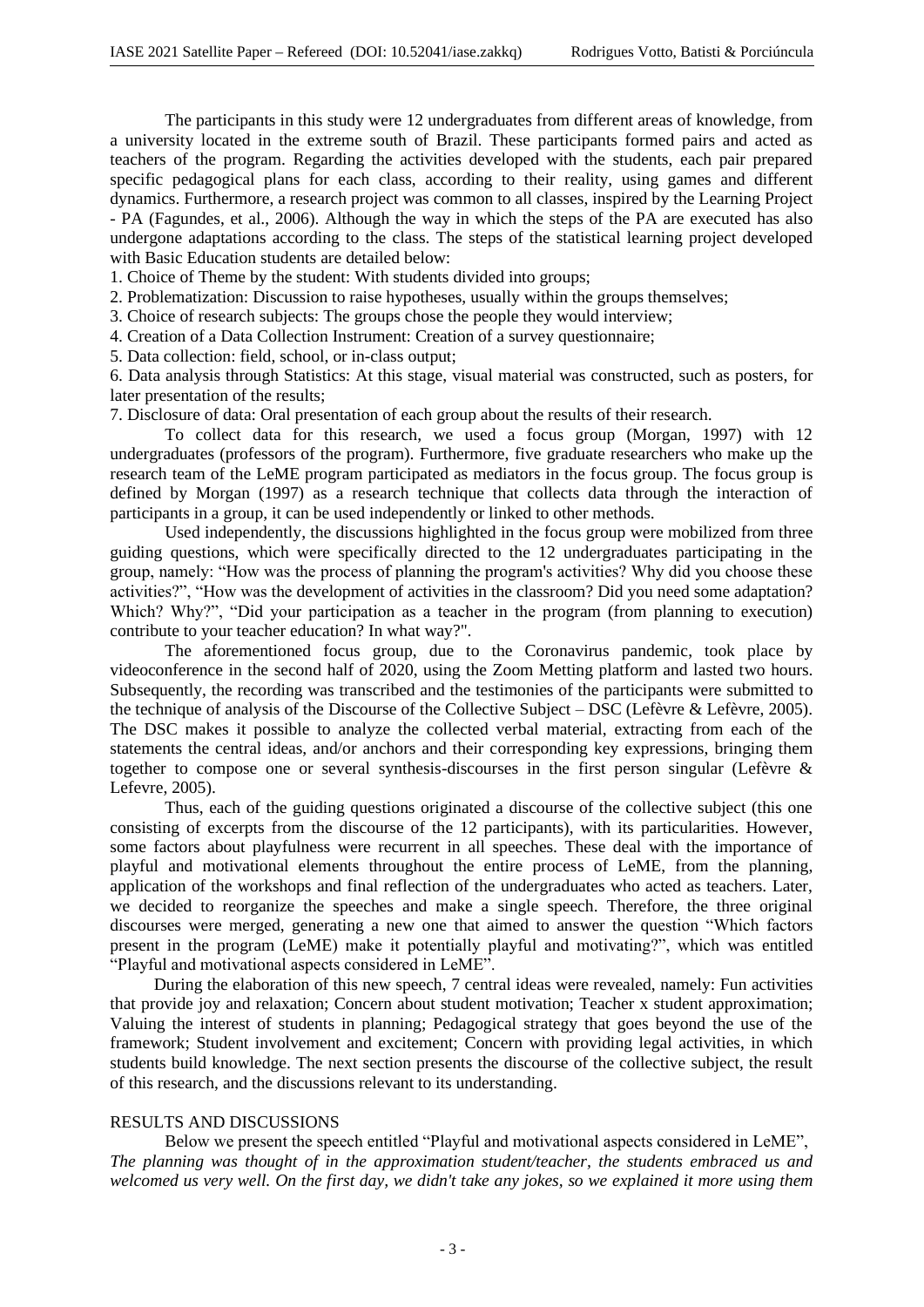*to explain the measures of central tendency. Everyone had to participate, and that was really cool, we put five at the front with different statures, so people started to interact. Then, I thought about target shooting, because we did it at school, and the students accepted very well, they liked it a lot, we were able to work with that data. In addition, the interactive pie chart was one that we did in our training on Saturday, and I thought it was a lot of fun, so I thought maybe they could find it too. I think it was an activity that provided joy and relaxation with the class, in addition to Statistical Literacy. At the time of the development of the PA, each one spoke about the topic they would like to work on in the research, what they liked to do, what their interests were, and so make our class a bit like our students, because we it really needs to bring the student's context into our class. In PA they were very anxious, very excited to interview, they went to interview the teachers in the teachers' room, so they were lining up and we saw that they were smiling all the time, it was a really cool moment. In view of this, I feel that throughout our planning we tried to encourage students to continue with us, to be interested in what we were doing, and in a little while I could motivate them to continue in school. Furthermore, it is important to make sure that our students were impacted, that the activity was cool, that we were able to pass on that understanding and that they remember something that we discussed, moreover, that we are here, to build all this together, that they are capable and really proved it, because they produced beautiful works. In addition, the class asked if we were not going there again, so much that they liked it... excited, it was really cool. Anyway, I loved it.* (Collective Subject Speech, 2021).

From the reading and analysis of the aforementioned speech, it was possible to apprehend several factors that were evidenced by the undergraduate students who acted as teachers of LeME, both in the planning of the activities proposed to the students, and during their development. These factors will be discussed in the sequence of this text.

We understand the relevance that the factor "teacher/student approximation" provided during the development of the workshops and activities with the students of the program. As well as in the closer and more affective relationship between these subjects, culminating in pleasurable, playful and interactive moments. In this regard, we consider Freire's perspective (2005, p. 85), that "teaching requires availability for dialogue". In this sense, we understand that the movement of dialog between teachers and students in the development of the LeME program, has become essential for the process of approximation and creation of an empathic relationship between both sides. This factor contributed to the construction of students' knowledge in a critical and autonomous way.

In the course of planning, undergraduate students were concerned with transcending that hierarchical and content teaching model, betting on the "innovation" factor. Thus, they proposed to students innovative activities that were potentially playful and motivating, such as the Learning Project and statistical research. In fact, we emphasize that the work with the Learning Project methodology "can especially favor the learning of cooperation, with reciprocal exchanges and mutual respect." (Fagundes, et al, 1999, p. 24).

Teaching through projects is recommended by official documents that guide Brazilian education, such as the BNCC (Ministério da Educação e Cultura, 2018). This emphasizes that the investigative spirit, the reading, the interpretation and the construction of tables and graphs are essential skills for students of all Basic Education. The skills mentioned in the BNCC are in line with what Gal (2002) recommends in the Statistical Literacy process. In this, the subject will develop some skills such as: understanding why the data is needed and how the data can be produced; familiarity with basic terms and ideas related to descriptive statistics; graphic and tabular notions; to observe how the conclusions or statistical inferences are obtained. This way, students used these skills to understand the reality in which they live, developing their criticality and ability to make decisions.

Furthermore, in the LeME workshops, games and activities were used. Being these, enhancers of the pedagogical practice (Brougere, 1998; Kishimoto, 1998), which together with the Learning Projects, are configured as novelties in the educational process. The news events and activities that are somewhat different from the students' expectations contribute to their motivation (Stipek, 1993). Such novelties and pedagogical strategies allowed the "construction of knowledge in an autonomous way", being associated with a constructivist methodology, which helps in the formation of a proactive, questioning, critical and reflective subject, capable of being a protagonist and transforming agent of his/her reality.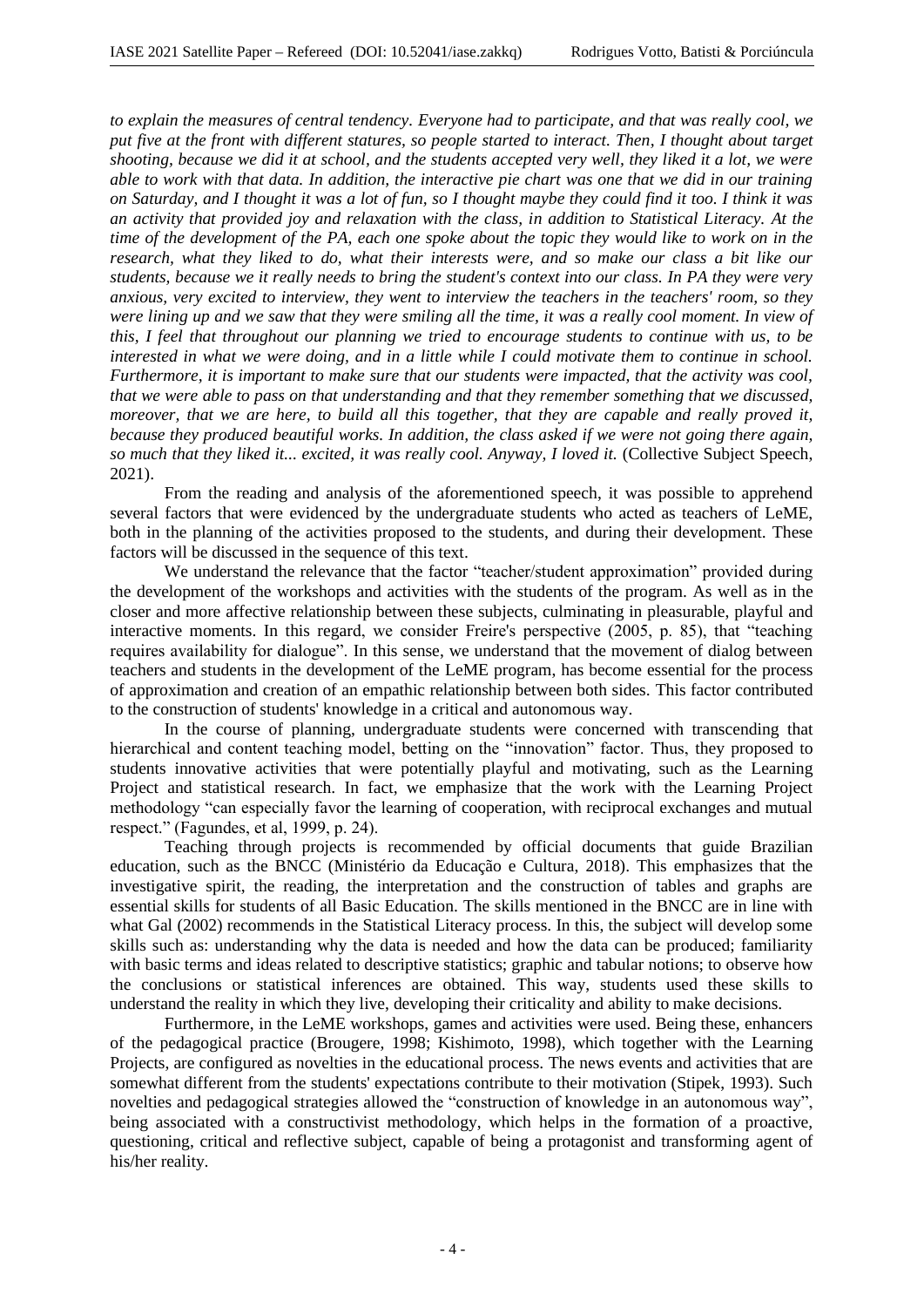In this direction, the practice developed by the teachers who graduated from the LeME program is based on Piaget's constructivist theory (1975), approaching the relational pedagogical model (Becker, 2012). This emphasizes the student as an active participant in the learning process and not a mere recipient of content, surpassing the vision of Banking Education (Freire, 2005). Furthermore, it emphasizes the role of the teacher as an advisor or mediator in this process (Becker, 2012), posture developed by LeME teachers.

A factor that is present in the constructivist theory is the valorization of the student's environment (Piaget, 1975). From this perspective, we perceive through the discourse presented, the teachers 'search to understand the students' reality, bringing their "context" into the classroom. In this process, we present Statistics through projects as a possibility of valuing the student's context, with statistical thinking developed in social contexts, an important part of Statistical Education, as it is from it that the subjects grasp the information that will be interpreted (Watson, 1997).

When bringing Statistics teaching closer to the students' context, another playful-motivational factor emerges, considered in the LeME program, that is, the "student interest". This was valued, mainly, by conducting research with the Learning Project, which allowed students to research topics of interest to them, engaging in the activity of their own free will. According to Stipek (1993), this engagement in activities willingly is a component that contributes to the development of intrinsic motivation. Bearing in mind that interest is related to intrinsic motivation, one of the experiences that contribute to interest and the effort to learn is the feeling of doing what one wants or chooses, with autonomy and not by obligation (Schwartz, 2014).

Finally, we identified the factor referring to "joy and fun", considering that the undergraduate students made it possible for students to have recreational experiences (Luckesi, 2002), that is, they experienced the feelings of pleasure, joy and relaxation during the activities, as shown the discourse analyzed in this text. Thus, based on the student's role and the mobilization of all the playfulmotivational factors listed (teacher/student approach; innovation; interest; students' context; autonomous knowledge construction; joy and fun), we consider that the LeME program configured itself as a playful and motivating agent in the teaching and learning process of Statistics.

## FINAL CONSIDERATIONS

The discourse analysis revealed a set of factors present in LeME that made it a playful agent, contributing to students' motivation. These were called *playful-motivational factors*. Thus, we can say that when the activities and the development of the class include the teacher/student approach, innovation, autonomous knowledge construction, the students' interest, the students' context and joy/fun, these can provide playful experiences to the students. The importance of promoting statistical learning that takes into account the factors mentioned above, resides in its potential to motivate students in relation to learning and the school environment, since research shows that students' motivation suffers a decline as they progress from one to the next level.

#### **REFERENCES**

Barros, C. S. (2000). *Pontos de psicologia escolar*. São Paulo: Ática.

- Batanero, C. (2001). *Didáctica de la estadística*. Granada: GEEUG, Departamento de Didáctica de la Matemática, Universidad de Granada, (p. 219).
- Becker, F. (2012). *Educação e construção do conhecimento*. (2. ed). Porto Alegre: Penso.

Brougère, G. (1998). *Jogo e educação.* Porto Alegre: Artes Médicas.

Chateau, J. (1987). *O Jogo e a Criança.* São Paulo: Summus.

- Fagundes, L., Nevado, R. A., Basso, M. V., Bitencourt, J., Menezes, C. S., Monteiro, V. C. P. (2006). Projetos de Aprendizagem – uma experiência mediada por ambientes telemáticos. *Revista Brasileira de Informática na Educação*, (v. 14, n. 1, pp. 29-39).
- Franklin, C., Kader, G., Mewborn, D. S., Moreno, J., Peck, R., Perry, M., & Scheaffer, R. (2007). *Guidelines for assessment and instruction in statistics education (GAISE) report*: A pre-K-12 curriculum framework. Alexandria, VA: American Statistical Association.

Freire, P. (2005)*. Pedagogia do oprimido*. Rio de Janeiro: Paz e Terra.

Gal, I. (2002). Adults' statistical literacy: Meanings, components, responsibilities. *International Statistical Review*, (v. 70, n. 1, pp. 1-25).